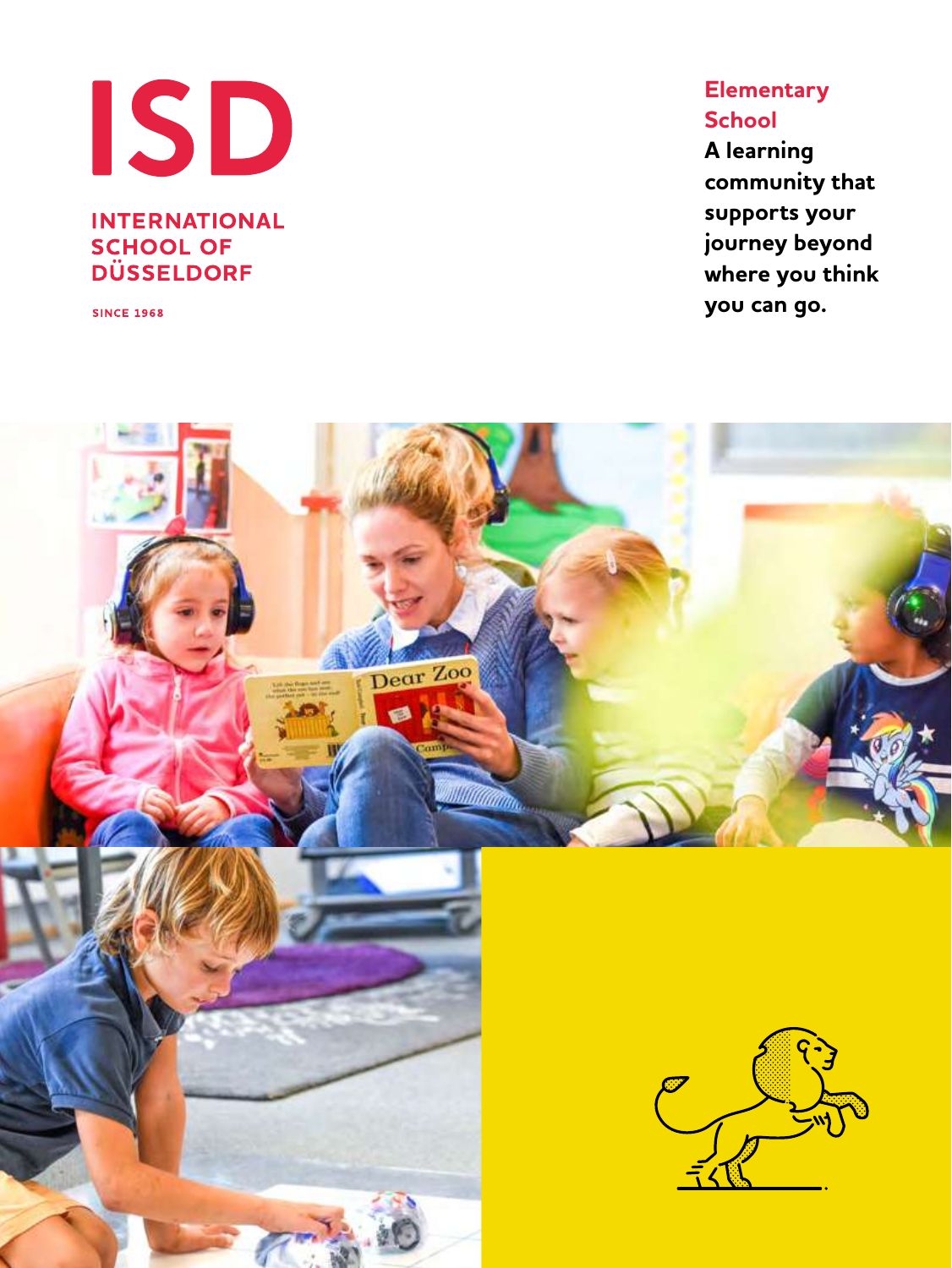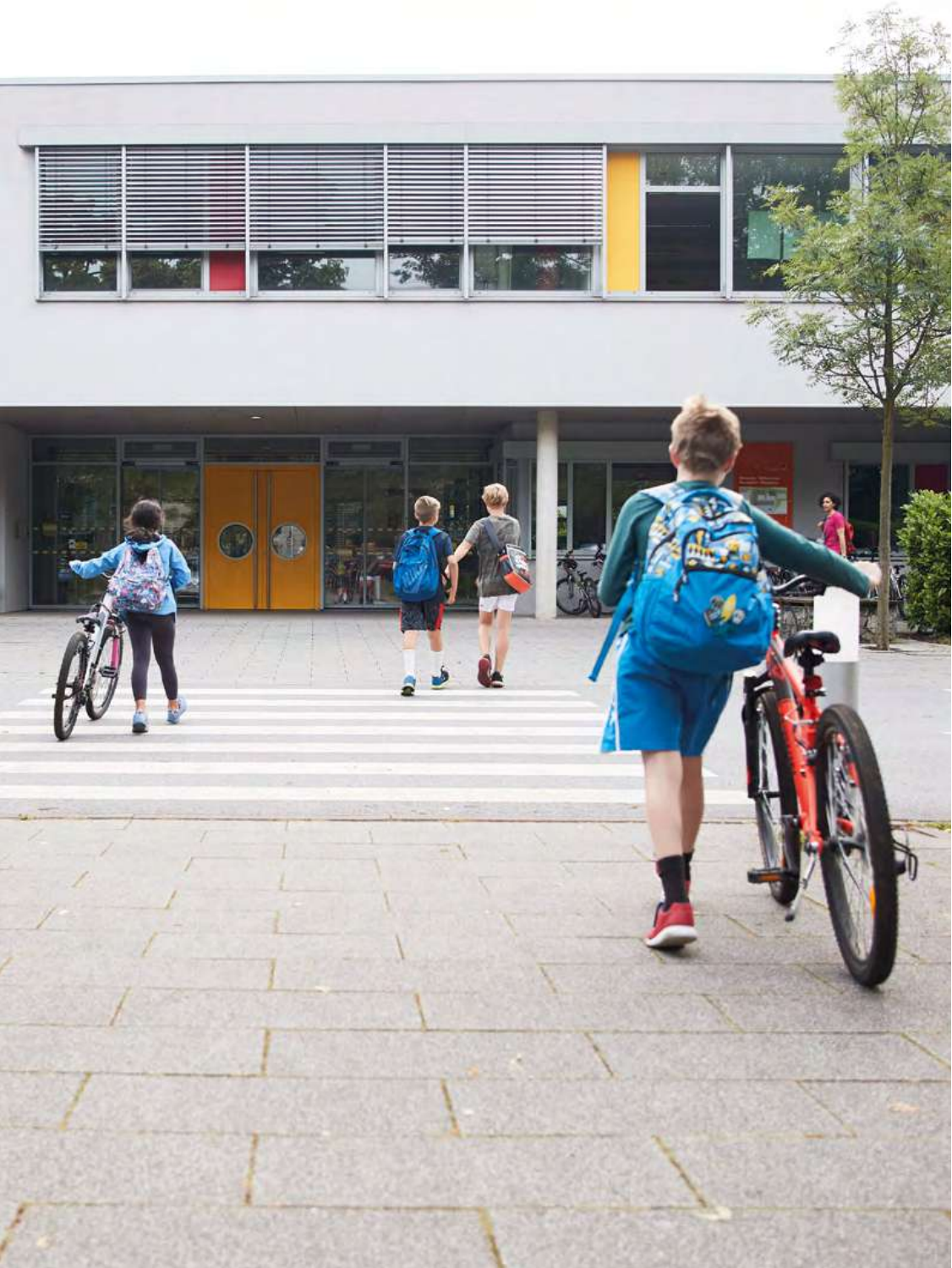# **Welcome to the ISD Elementary School**

# **Re-imagining education in a fast-moving world**

Historically, standardised education prepared students to become productive workers for an industrialised society. Today, we live in exponentially changing times where diversity and creativity are highly valued. We cannot predict what the future holds for our students, but we expect that they will live in a very different world; a world that is digitally connected, where all knowledge is available within seconds. Schools must re-evaluate what they do to ensure they remain relevant to the needs of all students. Our goal at ISD is to inspire our students to become self-directed learners, creative thinkers, and compassionate global citizens, who can flourish in a dynamic world.

On the following pages, you will find examples of our students experiencing the richness of learning found in our elementary school. They represent only a small sample of what takes place at ISD every day, but we hope they will begin to show you the ISD difference. We look forward to welcoming you and your family to our community.

# **Frank Tschan**

**Director** 

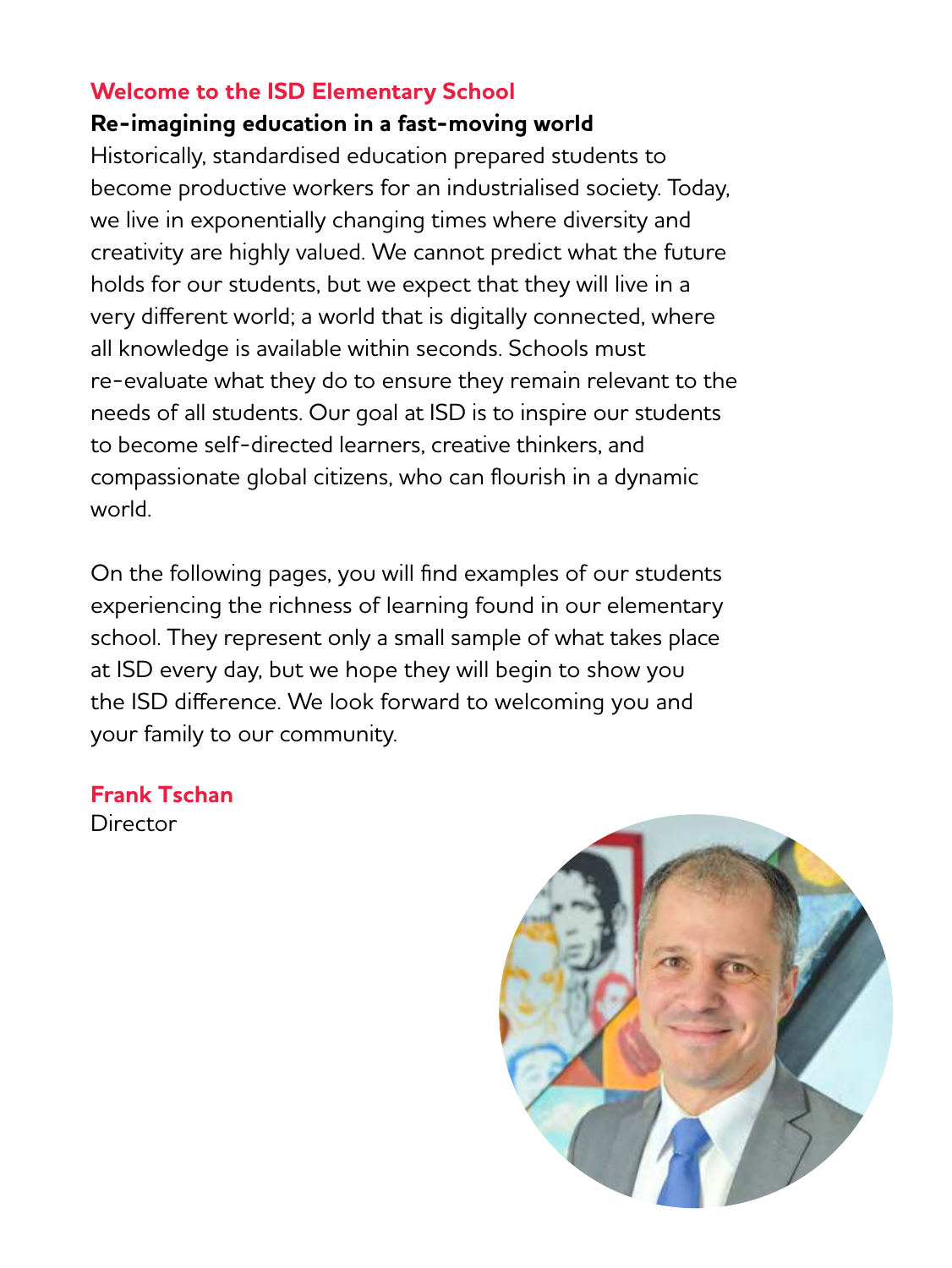# **Meet Yulha A glimpse into grade 1**

In first grade at ISD, Yulha and her classmates spent a day at the Wild Park in Grafenberger Wald where they visited animals in their natural habitats. Back at school, Yulha chose to learn more about owls. She wrote and illustrated a book titled 'All About Owls', and used Puppet Pals software to create an animated video from her book. She then recorded a podcast about owls, and narrated a webcast for her class to explain podcasts to families of first graders.

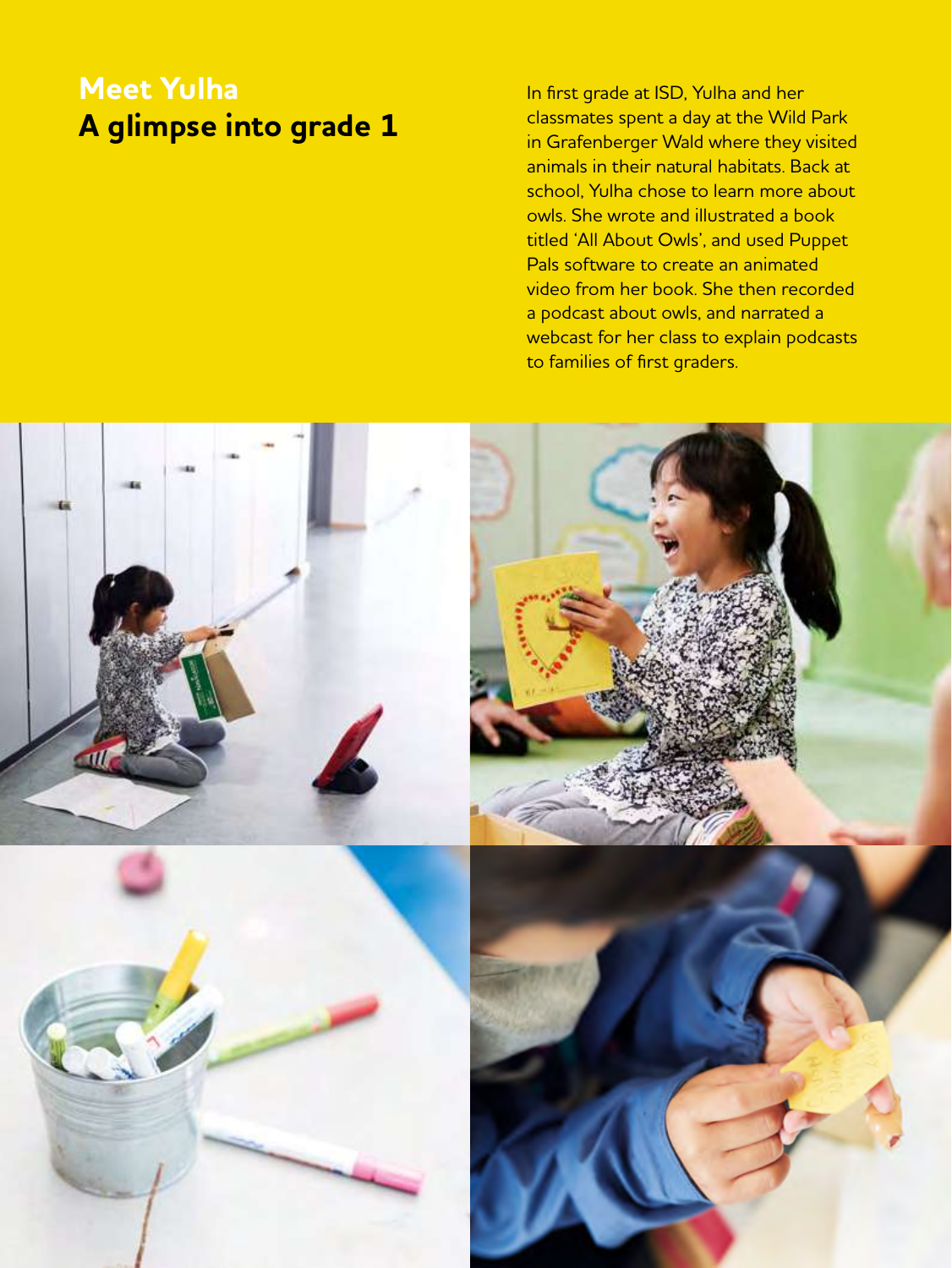

## **Exploring interests**

Yulha talks about her projects in an excited rush of words, and is keen to pull out her book and iPad to show her work. She's thrilled to share all she has learned about owls and their habitats. Having choices in school makes her learning engaging and fun.

## **Digging deeper**

Yulha's projects were part of her PYP Unit of Inquiry called 'Sharing the Planet'. Units of Inquiry allow ISD students to explore concepts in-depth over time and across traditional school subjects. They challenge children, helping them naturally build critical skills in research, writing, illustration and presentation, while providing opportunities for independent and collaborative work.





**Fostering skills and confidence** Creating computer animations, podcasts and webcasts integrates technology into the school curriculum in practical ways.

Yulha's teachers construct her activities very thoughtfully, using progressive methods and technologies.

But Yulha doesn't really think about all that. School is lots of fun, she says, and she just loves being in first grade!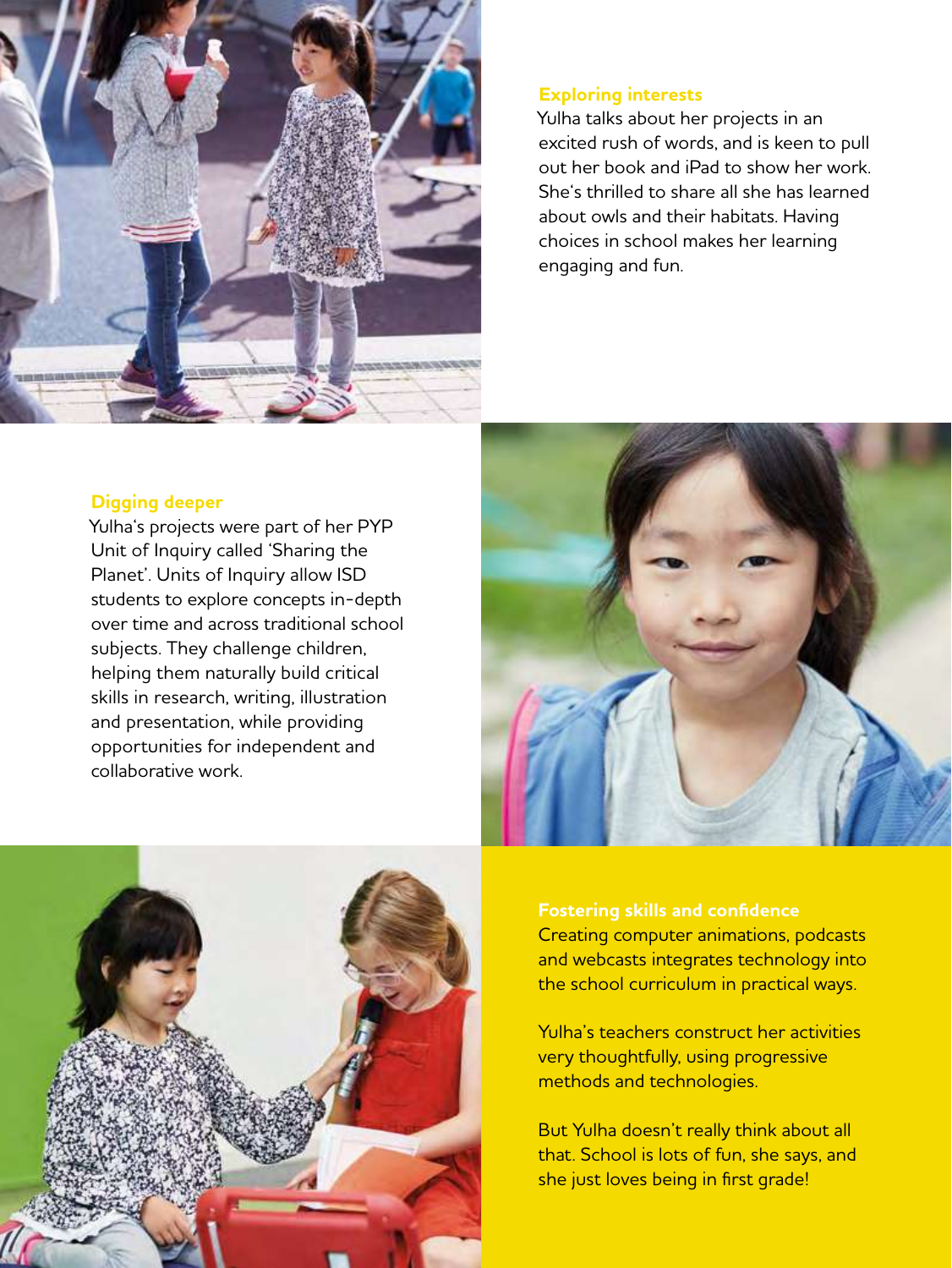**Meet Lotta, Kumail and Elena Ideas bubbling up through teamwork**

In grade 4 at ISD, students study how access to resources determines opportunities. Through a PYP Unit of Inquiry, they explore the availability and distribution of water; stakeholders' power to create change; the conflicts around water as a resource; and how access to usable water affects lives. One activity is 'The Water Project', in which teams choose a water-connected issue and design and execute a project for an exhibition.

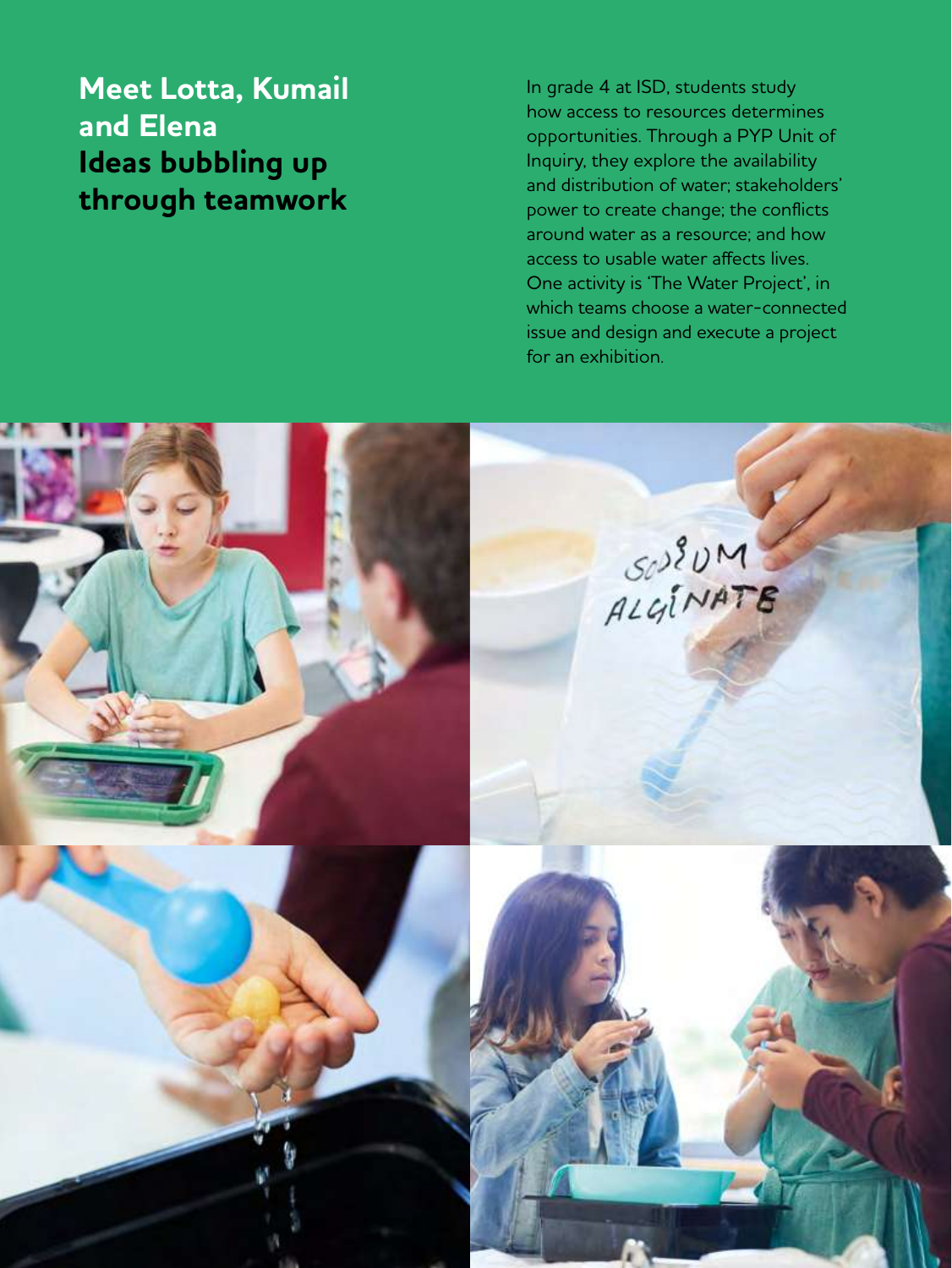

# **Edible water bubbles**

Lotta, Kumail and Elena's team chose an issue affecting humans and animals. "People use too much plastic and it gets into oceans," Lotta says. "Billions of plastic bottles each year, and it's very dangerous for sea animals." They decided to research environmentally friendly alternatives to plastic packaging. Kumail learned of edible water bubbles, blob-like water containers made from sodium alginate gel, a seaweed extract.

## **Hands-on inquiry**

"We researched recipes and ordered the ingredients online," Kumail explains. The team, after several attempts, was able to create bubbles that held water. Elena says, "they're all edible because on the outside they're gel and in the inside is water. But they didn't taste so good." Lotta laughs. "When we showed them to eighth grade, everyone spat them out. Apple juice was better."





#### **Making connections**

The team is optimistic that the idea can eventually succeed, and perhaps reduce the amount of plastic going into the world's seas. It is very important, they have concluded from their inquiries, to remember animals and the environment as well as people when considering the issues around global access to water.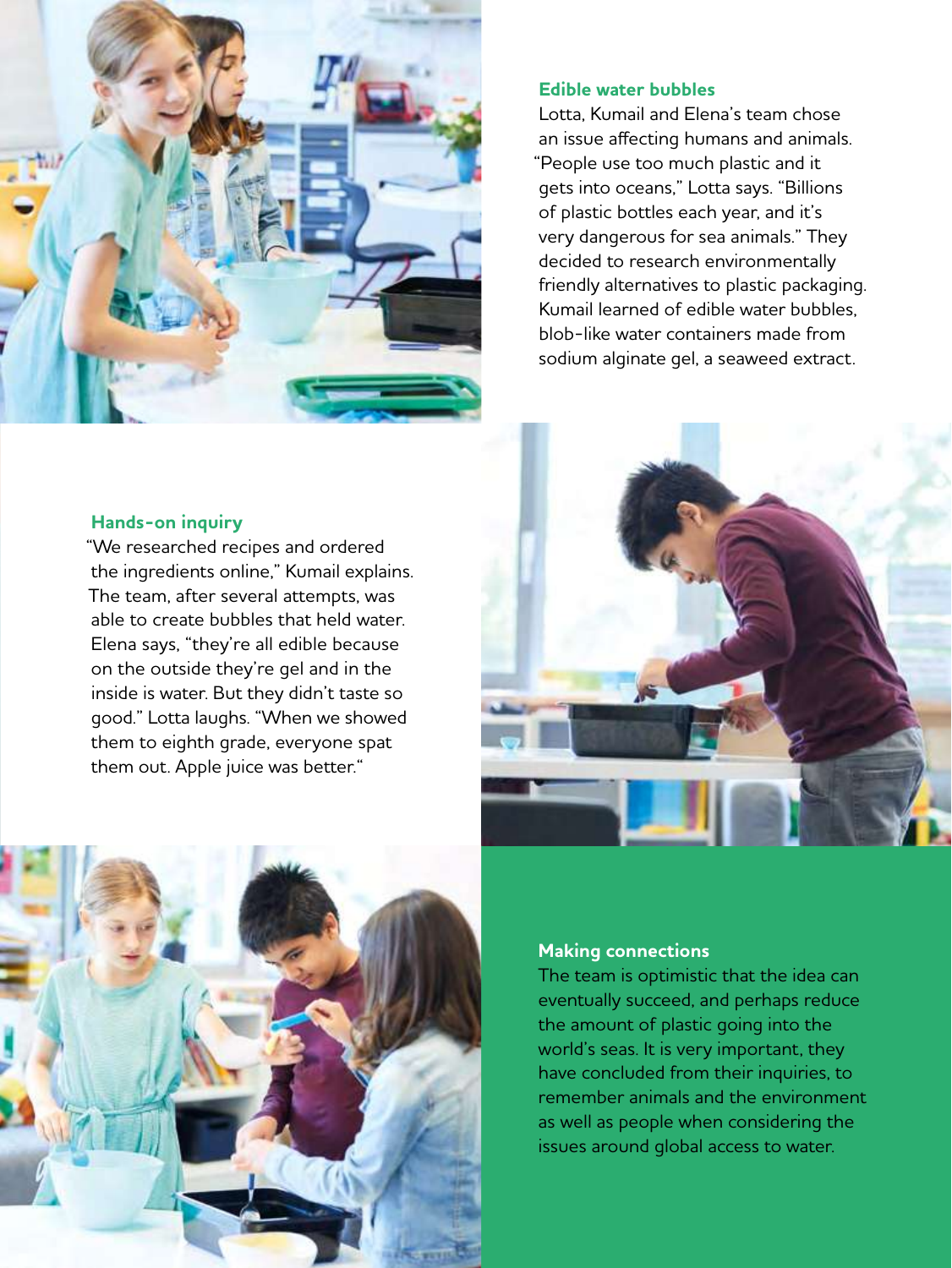# **The Grade 5 Experience**

At ISD, the final year of elementary school offers plenty to get excited about.

In the fifth grade learning community, students and teachers work collaboratively in a purpose-built, flexible learning environment. Through collaborative planning, instruction and assessment, all teachers facilitate the learning of all students. Students experience the tangible benefits of co-teaching, and they love being part of a dynamic community and working with a team of caring adults with varied perspectives and styles.

The curriculum in fifth grade at ISD is exciting too. As students near the end of the IB Primary Years Programme, their inquiries and investigations grow more sophisticated, and their opportunities for autonomy and choice expand.

The PYP Exhibition is a special opportunity for students to make a sophisticated in-depth exploration of a topic of their choice, practising transdisciplinary skills while taking their learning in individual directions.

Many ISD students say that the freedom to explore their passions is their favorite aspect of fifth grade. Let's meet three of them and hear what they chose to explore.

# **Ethan Man on the Moon**

"I watched the movie Apollo 13, and became interested in space. I researched how the Apollo project worked and gave a presentation called 'Missions, Rockets and Infrastructure: How humans put men on the moon'. I made my presentation and built a rocket. I liked working on something I cared about."

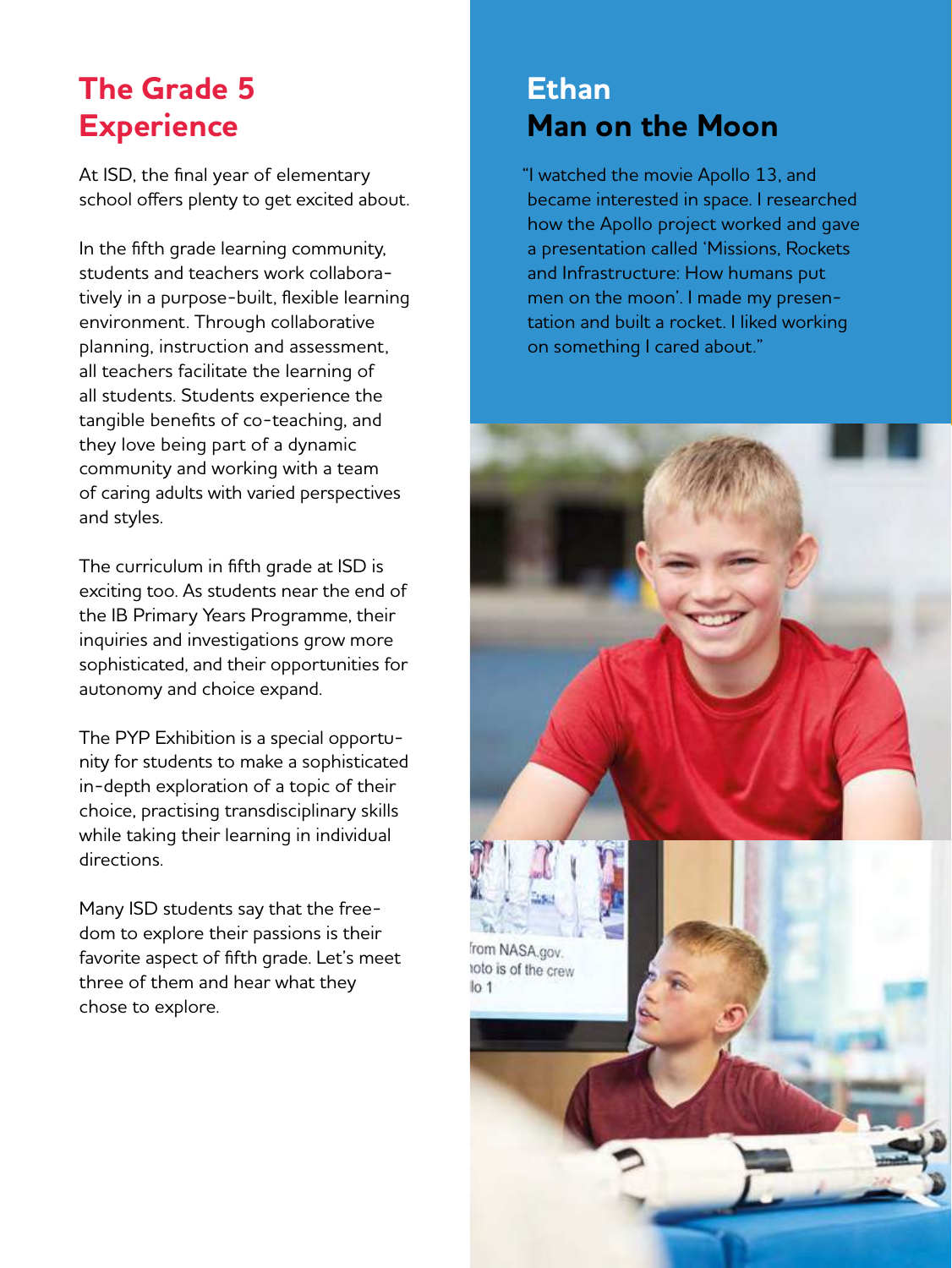# **Ananya Rhine River Flooding**

"I chose this because it was local, and the flooding affected many people. I learned how floods happen. It's not just rain; it's global warming, snow melting in the Alps, and clearing trees from the riverbank. Making my video took me a long time and was very complicated. I'm really proud of myself."

# **Avidan Passion for Fashion**

"I'm very interested in fashion and celebrities. I showed how celebrities like Lady Gaga change the world of fashion. I used all my skills, like researching skills and self-management skills. One of my favorite parts was creating my displays. I like that we have so much choice of what we're learning and we can work with so many people."

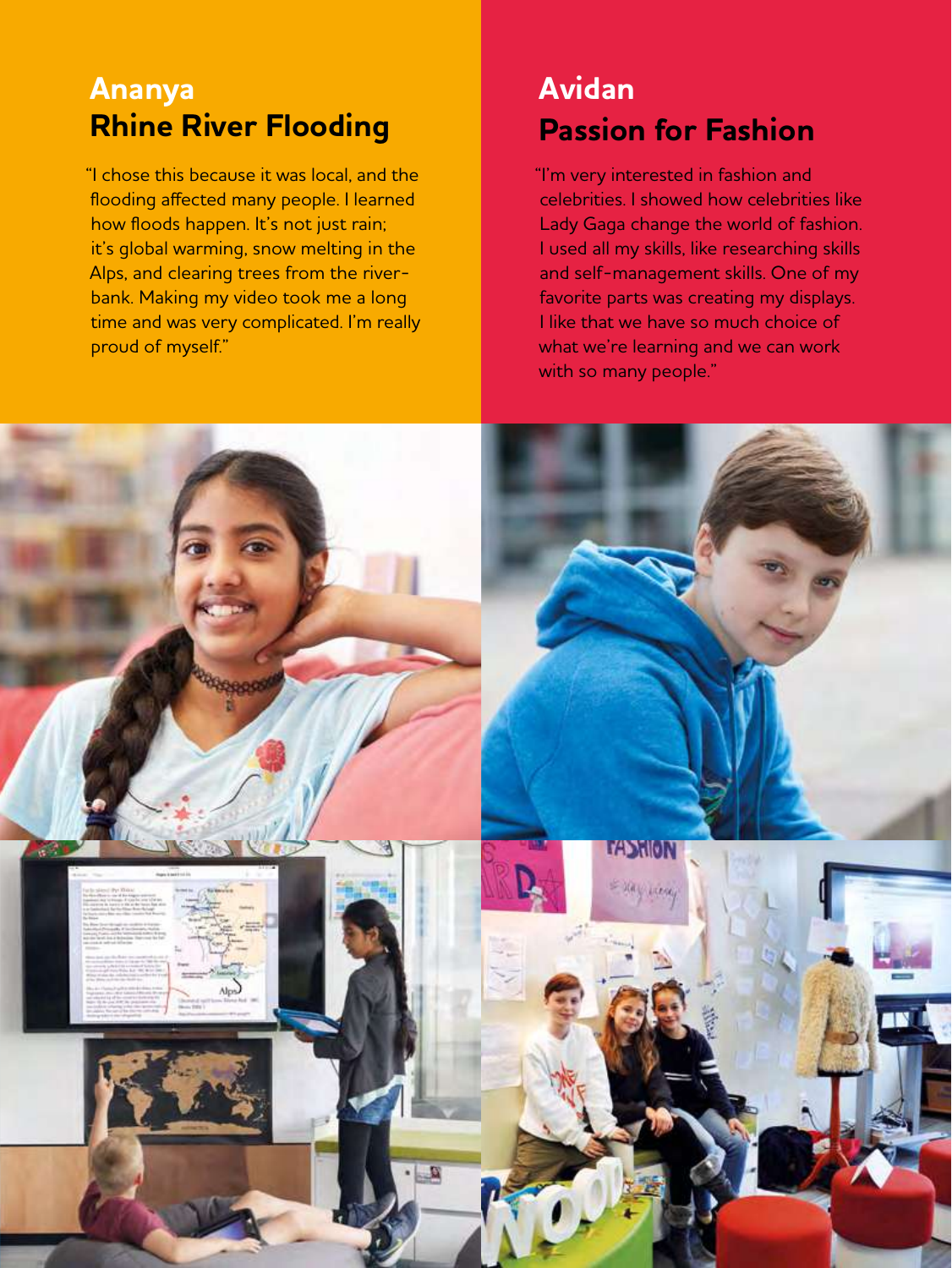# **What to expect at the ISD Elementary School**

The belief that every child should be supported to flourish, whatever their abilities, interests or needs may be, is at the heart of everything we do at ISD. We prepare our students to become self-directed, lifelong learners, who demonstrate respect for individualism and diversity and behave as compassionate global citizens. At the same time, we recognise that children learn most effectively when they are free to be imaginative and encouraged to connect with their passions. These values are central to the International Baccalaureate Primary Years Programme (PYP), which serves as our curriculum framework. No matter what it is your child loves, or how they prefer to learn, they will discover a caring, supportive and exciting learning environment at ISD.



**Stephen Barratt**  Principal

## **Why are non-standardised approaches to**

**teaching and learning favoured at ISD?**  Standardised approaches to teaching and learning reduce differences rather than enhance individual human talents. At ISD we do not think 'one size fits all' and we believe every child is unique and learns differently. ISD is a school that nurtures individual differences and empowers every student to learn in a way that best works for them. This often involves working as a team to provide multiple approaches to learning.

#### **What are the objectives of collaborative teaching and learning?**

Effective collaboration is an essential part of today's society. Education is a social endeavour involving the exchange and elaboration of ideas and understanding – it requires social interaction. We firmly believe that by working together, we can achieve more than we can alone, as everyone benefits from sharing inquiries, experiences, and providing constructive feedback. The goal of co-teaching is to use the shared expertise of teams of teachers to create innovative, inclusive and flexible learning programmes that identify and address the individual needs of all students.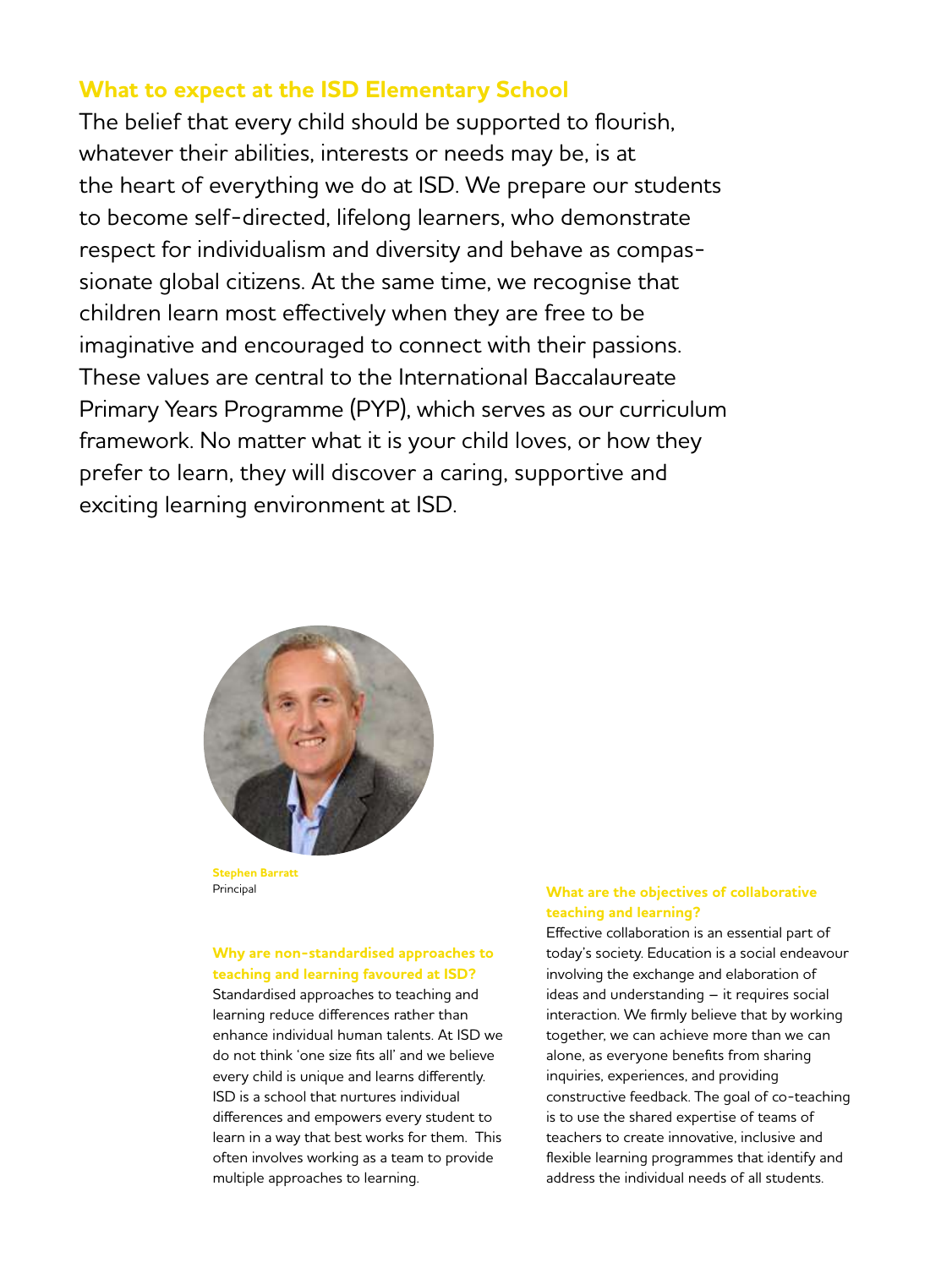

## **How does flexible use of time and space help students gain more from their learning?**

There can be no doubt that our environment can affect our behaviour. Today we need spaces that are able to respond flexibly to the different needs of learners whilst inspiring them to be creative and collaborative.

Walking around the ISD elementary school, you won't find yesterday's rigid classrooms and rows of fixed desks with all students occupied with identical tasks. You will find instead thoughtfully planned spaces that encourage flexibility. Easily configurable furniture. Walls and tables for

teams to write on. Collaboration spaces and quiet spaces.

Our teachers use these spaces and flexible scheduling to support children's different styles of learning and provide choices in the ways learners interact with each other.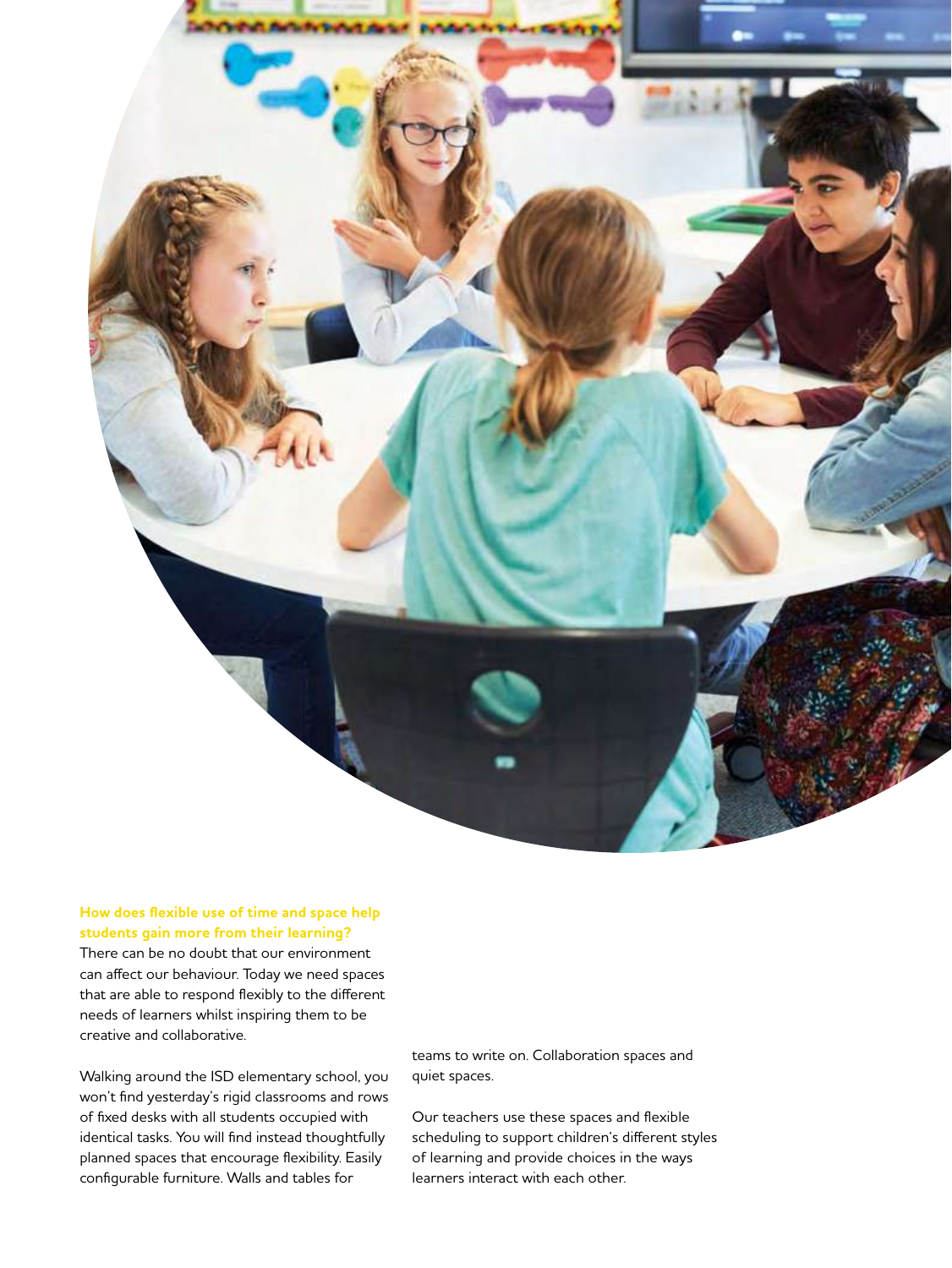# **Outdoor Learning Environments (OLE)**

At ISD, we're passionate about outdoor learning. The gardens are flexible learning spaces with tunnels, hills, quiet corners and open spaces. Outdoor learning extends learning beyond the classroom walls, offering children an alternative environment free of traditional boundaries.

The outdoor learning programme at ISD has been developing over the last ten years, and our extensive outdoor environments have been designed with the same care and attention paid to indoor environments to provide rich, diverse, multi-sensory experiences.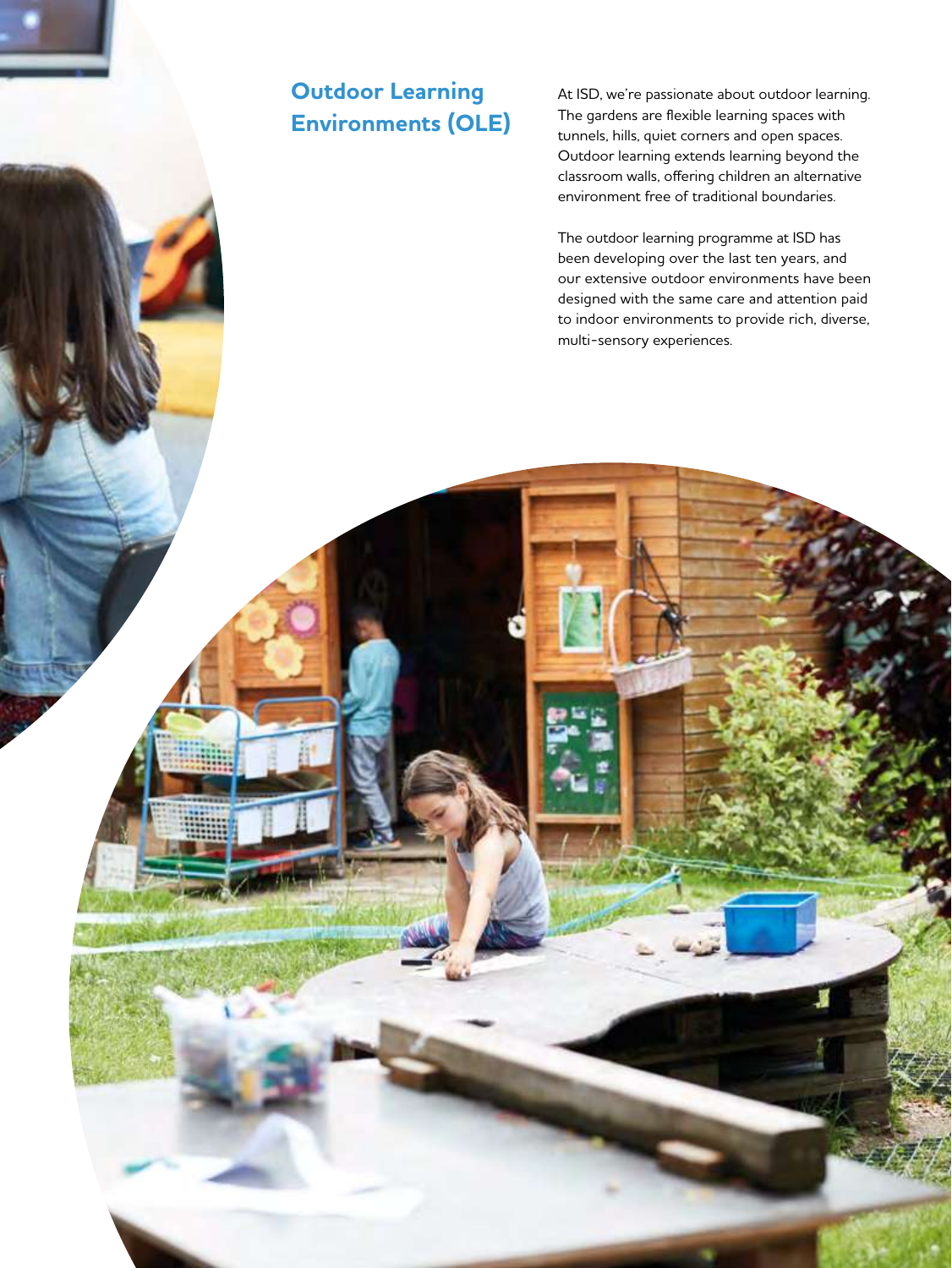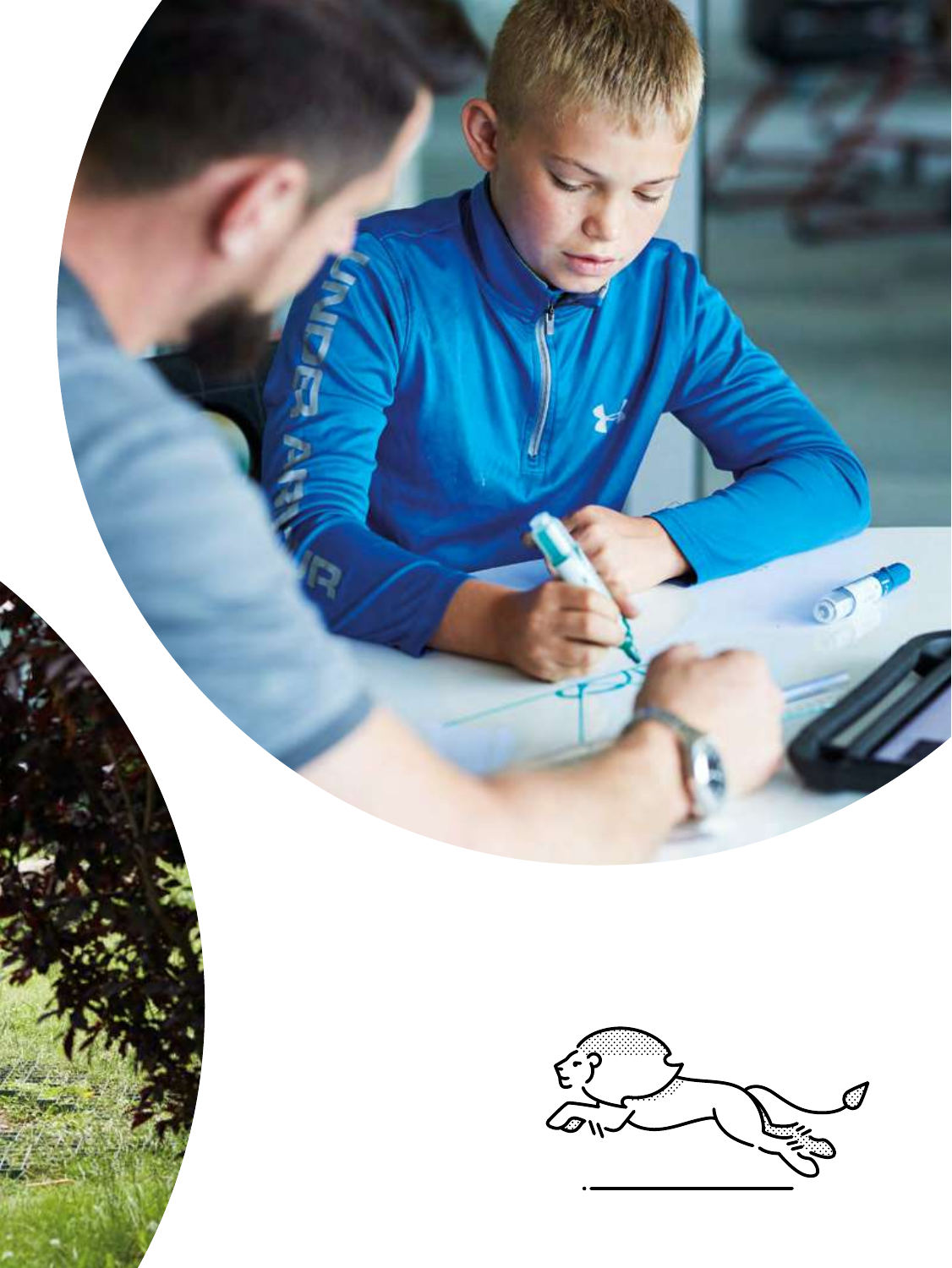# **The IB Primary Years Programme A curriculum framework for students aged 3 to 12**

The PYP transdisciplinary framework focuses on the development of the whole child as an inquirer, both at school and beyond. Informed by research into how students learn, how educators teach, and the principles and practice of effective assessment, the programme places a powerful emphasis on inquiry-based learning.

Schools offering the PYP framework develop students' academic, social and emotional wellbeing, focusing on international-mindedness and strong personal values. The PYP nurtures independent learning skills, encour-aging every student to take responsibility for their learning. The programme incorporates local and global issues into the curriculum, asking students to look at six related, transdisciplinary themes and to consider the links between them. The themes include 'who we are', 'where we are in place and time' and 'how the world works'.

The PYP aims to help students develop the skills, knowledge and attitudes they need to excel not only in their studies, but also in their personal growth. PYP students are well prepared for the next stage of education, including participation in the IB Middle Years Programme (MYP).

Source: www.ibo.org



"The PYP and the International School of Düsseldorf share the belief that every child has the potential to learn, as an individual and as part of a learning community. The beauty of the PYP is that it is designed to meet the various needs, interests and abilities of different children."



**Christopher Coker**  Teacher and PYP Coordinator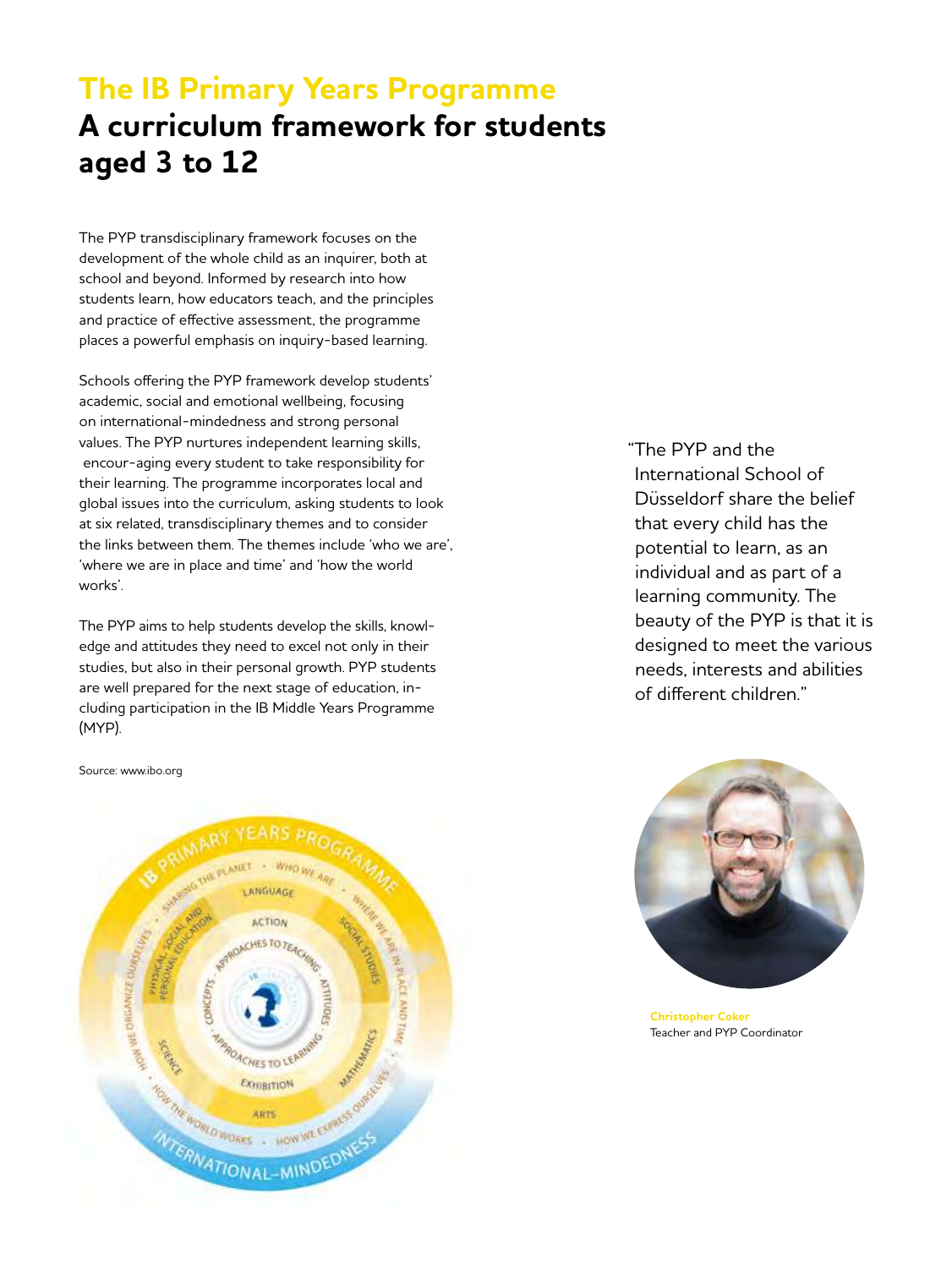# **We are ISD Elementary School**



### **School Day**

• Pre-school and all grades from 8:40 to 15:45

#### **Curriculum**

- International Baccalaureate Primary Years Programme (PYP)
- 10-day scheduling cycle
- Block scheduling: Language, Maths, Units of Inquiry, German, Music, Art, PE, Outdoor Learning
- Integrated use of technology one-to-one iPad programme

#### **Home-School Connections**

- Technology-enabled continuous communication – Book Creator, Class Blogs
- Year-long feedback cycle: Getting-to-know-you meetings, Student-Led Conferences, Progress Conferences, ES Reports
- Parent Consultative Group

#### **Special Services**

• Onsite health services

- Access to personal counseling for all students
- Individualised learning support to help students meet their potential
- English as an Additional Language (EAL) support to acquire linguistic competence

#### **Extracurricular Programmes**

- Student Council grades 3, 4 and 5
- After school activities
- Competitive sporting organisations
- Private music lessons
- Mother tongue language programmes
- Grades 2–5 choirs
- Bands and string ensembles
- Elementary theatre production

#### **Nationalities**